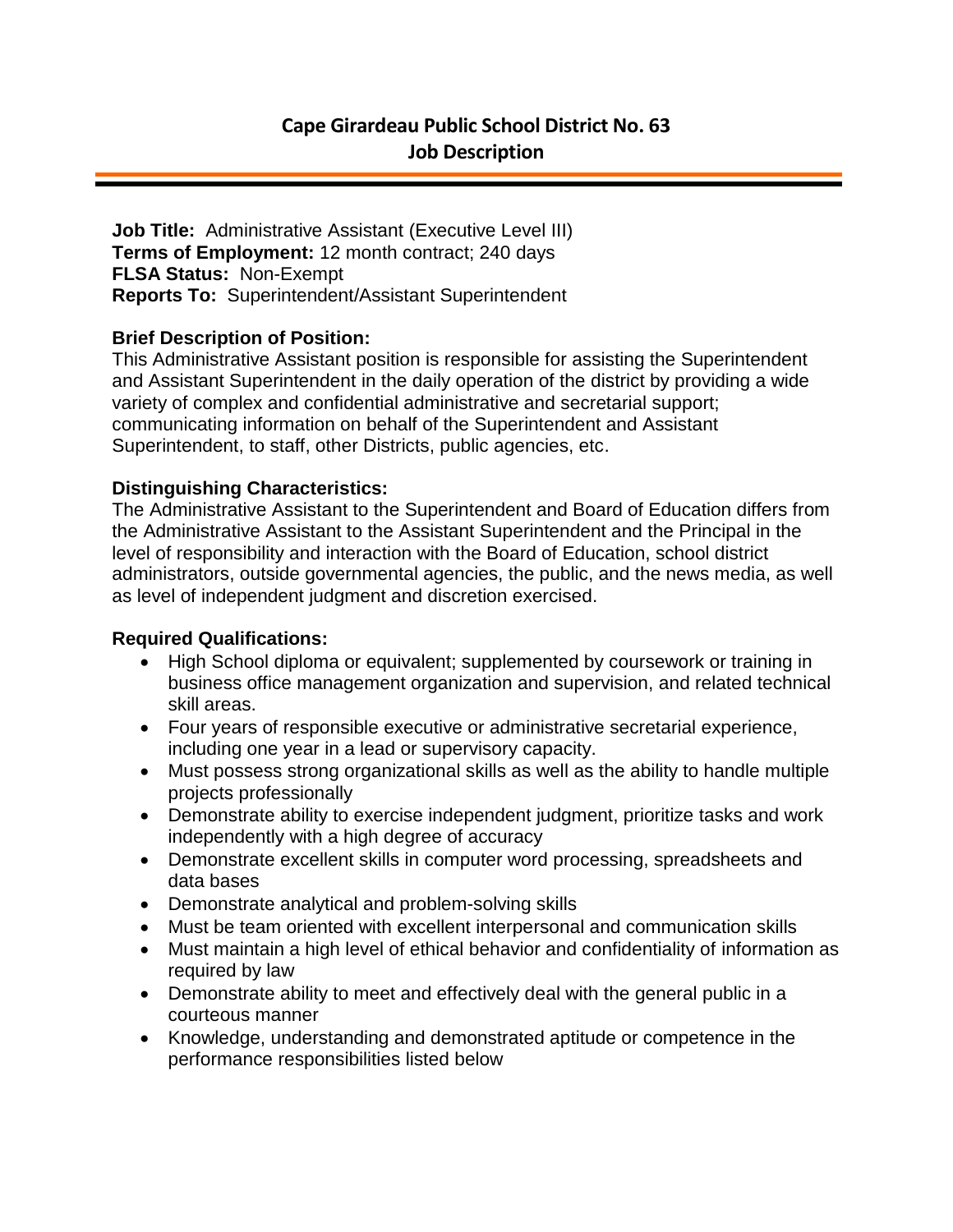## **Essential Duties and Responsibilities:**

- Compiles data from a wide variety of diversified sources (e.g. staff, Board members, community organizations, legislature, government agencies, etc.) for the purpose of preparing reports, making recommendations; and/or preparing information for assigned administrator.
- Coordinates a wide variety of projects, activities and/or events for the Superintendent and Assistant Superintendent and the Board (e.g. board agenda, meetings, receptions, luncheons, workshops, travel/accommodations, etc.) for the purpose of completing activities and/or delivering services in accordance with district policy and mandated requirements.
- Maintains a wide variety of complex manual and electronic documents files and records (e.g. contacts, time sheets, legislative information, databases, etc.) for the purpose of providing up-to-date information and/or historical reference in accordance with established administrative guidelines and legal requirements.
- Monitors a variety of activities on behalf of the Superintendent and Assistant Superintendent and the Board of Education (e.g. procedures, policy statements, public relations issues, meeting arrangements, account balances, etc.) for the purpose of achieving goals and meeting target dates in compliance with established guidelines and regulatory requirements.
- Participates in a variety of meetings, workshops, and/or trainings for the purpose of providing or receiving information, recording minutes, and supporting the needs of the attendees.
- Prepares a wide variety of complex written materials (e.g. correspondence, agendas, minutes, event programs, bulletins, reports, etc.) for the purpose of communicating information and/or creating documentation in compliance with established guidelines.
- Processes a wide variety of complex documents and materials (e.g. requisitions, travel reimbursements, budget transfers, etc.) for the purpose of disseminating information in compliance with administrative guidelines and/or regulatory requirements.
- Represents the Superintendent and Assistant Superintendent in his/her absence for the purpose of addressing matters that require immediate attention.
- Researches a variety of topics (e.g. current practices, policies, education codes, board agenda items, parental complaints, legal updates, etc.) for the purpose of providing information and/or recommendations and/or addressing a variety of administrative requirements.
- Responds to a wide variety of calls, concern and/or complaints for the purpose of resolving problems, providing information and/or referring to appropriate personnel.
- Schedules a wide variety of activities (e.g. appointments, meetings, travel reservations/accommodations, etc.) for the purpose of making necessary arrangements for the Superintendent, Assistant Superintendent, other administrators and/or board members.